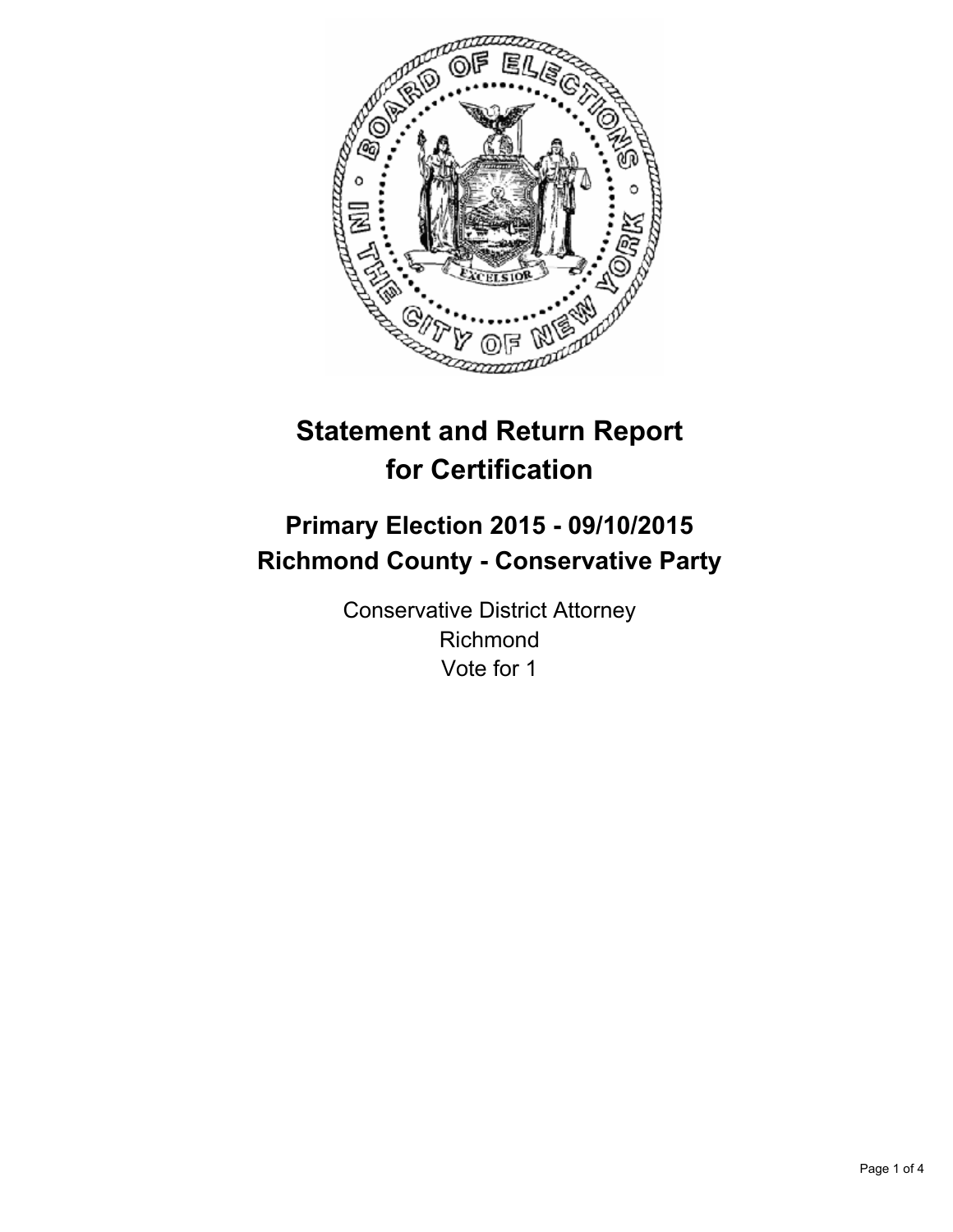

## **Assembly District 61**

| <b>PUBLIC COUNTER</b>                                    | 161            |
|----------------------------------------------------------|----------------|
| ABSENTEE/MILITARY                                        | 13             |
| AFFIDAVIT                                                | 0              |
| <b>Total Ballots</b>                                     | 174            |
| Less - Inapplicable Federal/Special Presidential Ballots | 0              |
| <b>Total Applicable Ballots</b>                          | 174            |
| MICHAEL E. MCMAHON                                       | 114            |
| <b>GEORGE MALB (WRITE-IN)</b>                            |                |
| <b>JOAN ILLUZZI (WRITE-IN)</b>                           | 56             |
| UNATTRIBUTABLE WRITE-IN (WRITE-IN)                       | $\overline{2}$ |
| <b>Total Votes</b>                                       | 173            |
| Unrecorded                                               |                |

#### **Assembly District 62**

| <b>PUBLIC COUNTER</b>                                    | 328 |
|----------------------------------------------------------|-----|
| ABSENTEE/MILITARY                                        | 40  |
| AFFIDAVIT                                                | 3   |
| <b>Total Ballots</b>                                     | 371 |
| Less - Inapplicable Federal/Special Presidential Ballots | 0   |
| <b>Total Applicable Ballots</b>                          | 371 |
| MICHAEL E. MCMAHON                                       | 139 |
| JOAN ILLUZZI (WRITE-IN)                                  | 229 |
| UNATTRIBUTABLE WRITE-IN (WRITE-IN)                       |     |
| <b>Total Votes</b>                                       | 369 |
| Unrecorded                                               | 2   |

### **Assembly District 63**

| <b>PUBLIC COUNTER</b>                                    | 179 |
|----------------------------------------------------------|-----|
| ABSENTEE/MILITARY                                        | 12  |
| AFFIDAVIT                                                | 2   |
| <b>Total Ballots</b>                                     | 193 |
| Less - Inapplicable Federal/Special Presidential Ballots | 0   |
| <b>Total Applicable Ballots</b>                          | 193 |
| MICHAEL E. MCMAHON                                       | 97  |
| <b>JOAN ILLUZZI (WRITE-IN)</b>                           | 93  |
| <b>Total Votes</b>                                       | 190 |
| Unrecorded                                               | 3   |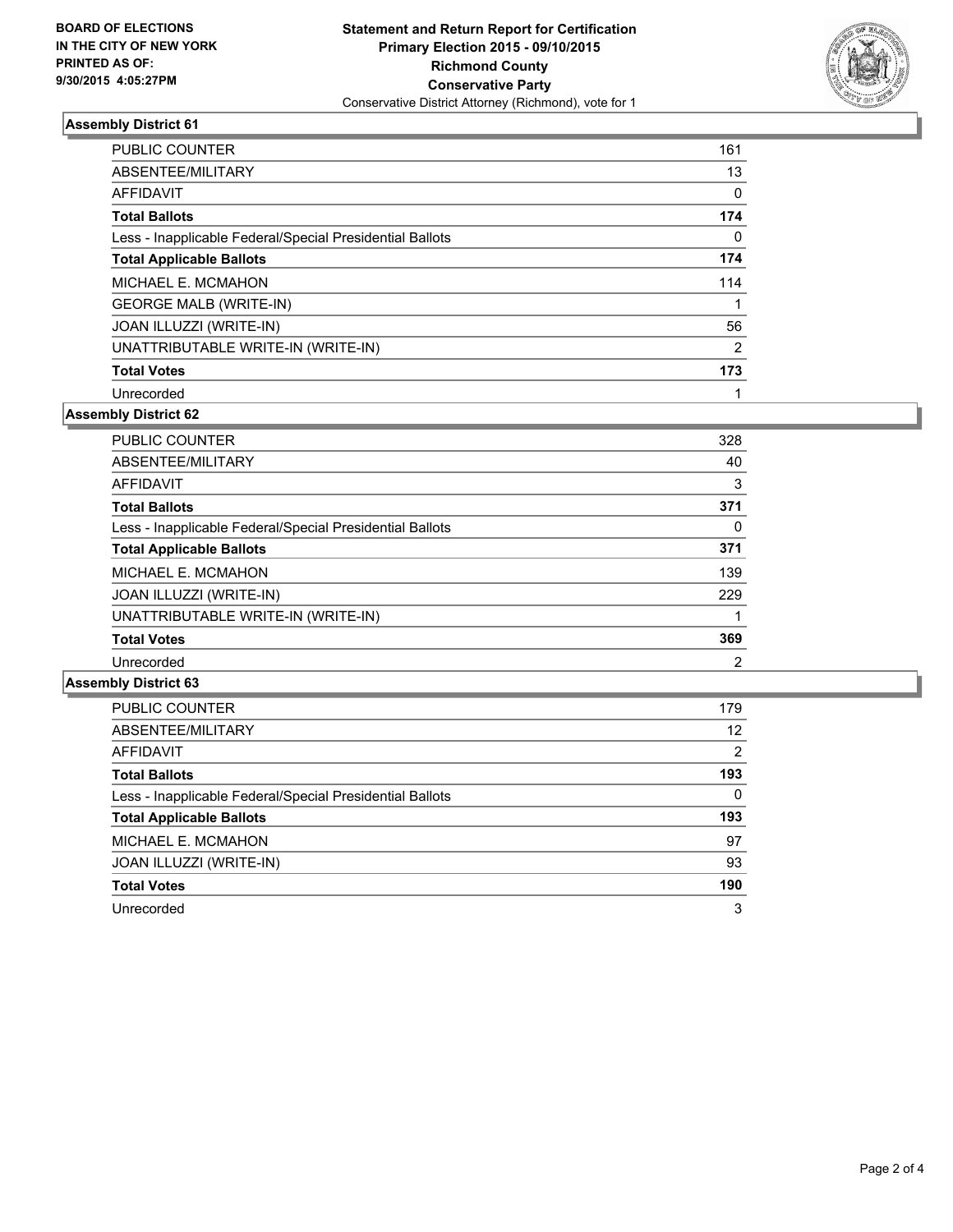

### **Assembly District 64**

| <b>PUBLIC COUNTER</b>                                    | 203 |
|----------------------------------------------------------|-----|
| ABSENTEE/MILITARY                                        | 28  |
| AFFIDAVIT                                                | 2   |
| <b>Total Ballots</b>                                     | 233 |
| Less - Inapplicable Federal/Special Presidential Ballots | 0   |
| <b>Total Applicable Ballots</b>                          | 233 |
| MICHAEL E. MCMAHON                                       | 80  |
| JOAN ILLUZZI (WRITE-IN)                                  | 152 |
| UNATTRIBUTABLE WRITE-IN (WRITE-IN)                       |     |
| <b>Total Votes</b>                                       | 233 |